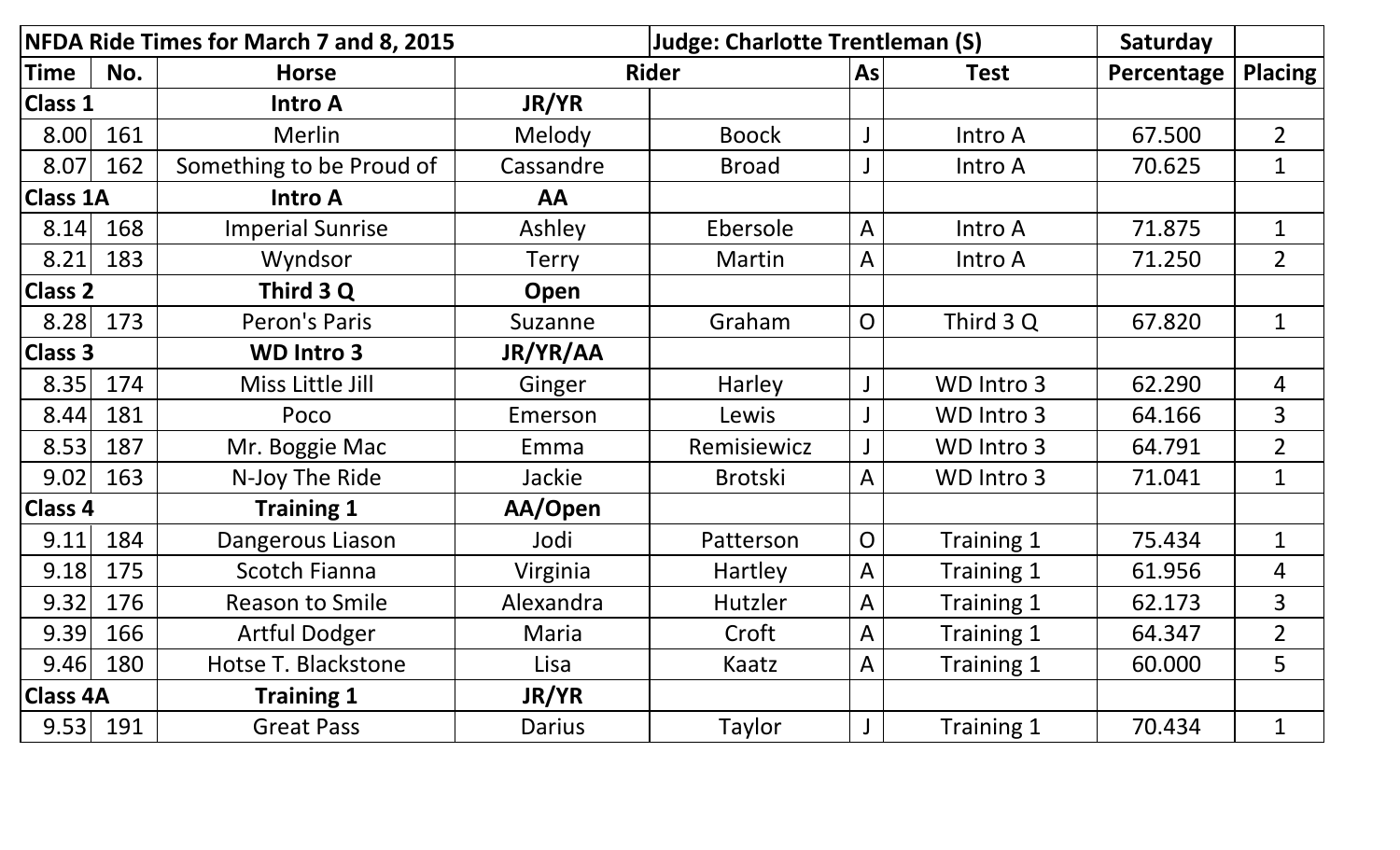| <b>Class 5</b>  |     | <b>WD Basic 1</b>        | JR/YR/AA      |                   |                |                   |        |                |
|-----------------|-----|--------------------------|---------------|-------------------|----------------|-------------------|--------|----------------|
| 10.14           | 167 | Peazy                    | <b>Brooke</b> | Crosby            |                | <b>WD Basic 1</b> | 65.967 | $\overline{2}$ |
| 10.23           | 194 | <b>KK Magic Pudden</b>   | Hannah        | <b>Williams</b>   |                | <b>WD Basic 1</b> | 68.709 | $\mathbf{1}$   |
| 10.32           | 195 | <b>ACE</b>               | Denise        | Cox               | A              | <b>WD Basic 1</b> | 61.935 | 3              |
| 10.41           | 177 | <b>Hollywoods Dancer</b> | Jayci         | <b>Ihlenfeldt</b> |                | <b>WD Basic 1</b> | 53.548 | 4              |
| Class 6         |     | Intro B                  | AA            |                   |                |                   |        |                |
| 10.50           | 168 | <b>Imperial Sunrise</b>  | Ashley        | Ebersole          | A              | Intro B           | 69.687 | $\mathbf 1$    |
| 10.57           | 183 | Wyndsor                  | <b>Terry</b>  | Martin            | A              | Intro B           | 66.875 | $\overline{2}$ |
| 11.04           | 166 | <b>Artful Dodger</b>     | Maria         | Croft             | A              | Intro B Q         | 66.250 | 3              |
| 11.11           | 180 | Hotse T. Blackstone      | Lisa          | Kaatz             | A              | Intro $BQ$        | 63.750 | 4              |
| <b>Class 6A</b> |     | Intro B                  | Open          |                   |                |                   |        |                |
| 11.18           | 184 | Dangerous Liason         | Jodi          | Patterson         | $\overline{O}$ | Intro B           | 80.000 | $\mathbf 1$    |
| <b>Class 7</b>  |     | Intro B                  | <b>JR/YR</b>  |                   |                |                   |        |                |
| 11.25           | 161 | Merlin                   | Melody        | <b>Boock</b>      |                | Intro B           | 64.915 | $\overline{3}$ |
| 11.32           | 162 | Something to be Proud of | Cassandre     | <b>Broad</b>      |                | Intro B Q         | 66.560 | $\overline{2}$ |
| 11.39           | 191 | <b>Great Pass</b>        | Darius        | Taylor            |                | Intro $BQ$        | 72.187 | $\mathbf 1$    |
| <b>Class 8</b>  |     | Second 1                 | AA            |                   |                |                   |        |                |
| 11.46           | 178 | Seattle                  | Kate          | Johnson           | A              | Second 1          | 62.272 | $\mathbf{1}$   |
| <b>Class 9</b>  |     | <b>WD Level 2 MFS Q</b>  | JR/YR         |                   |                |                   |        |                |
| 11.53           | 193 | <b>Apttobe Rowdyote</b>  | Hannah        | Whray             |                | WD Level 2 MFS Q  | 70.208 | $\mathbf 1$    |
| <b>Class 10</b> |     | <b>Second 3</b>          | AA            |                   |                |                   |        |                |
| 1.00            | 171 | Ramses                   | <b>Birgit</b> | Grafe             | A              | Second 3          | 60.000 | 3              |
| 1.07            | 164 | Beacon                   | Rachel        | <b>Bumgarner</b>  | A              | Second 3 Q        | 66.585 | $\mathbf 1$    |
| 1.14            | 182 | Peron's Paris            | Sandra        | Lucas             | $\mathsf{A}$   | Second 3 Q        | 60.854 | $\overline{2}$ |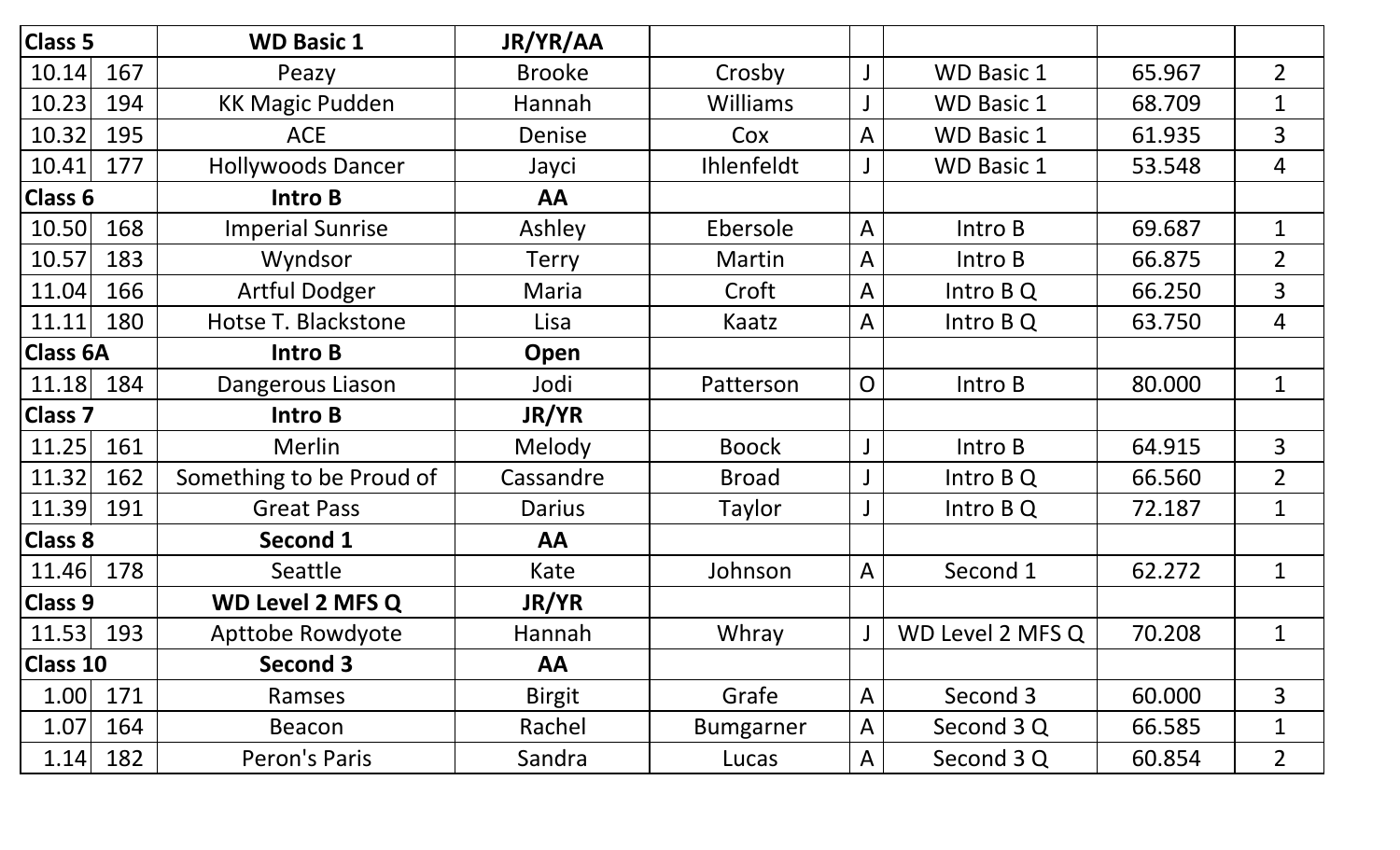| Class 11        |     | <b>Training 2</b>          | AA            |                 |                |                   |        |                |
|-----------------|-----|----------------------------|---------------|-----------------|----------------|-------------------|--------|----------------|
| 1.21            | 170 | Mabel                      | <b>Beth</b>   | Gould           | A              | Training 2        | 62.500 | $\overline{2}$ |
| 1.28            | 175 | <b>Scotch Fianna</b>       | Virginia      | Hartley         | A              | Training 2        | 61.534 | 3              |
| 1.35            | 185 | <b>Seeking Skip Secret</b> | Alexa         | Peterson        | A              | Training 2        | 67.308 | $\mathbf{1}$   |
| <b>Class 12</b> |     | First 3                    | AA / Open     |                 |                |                   |        |                |
| 1.42            | 192 | Ms. Mosaic                 | Michelle      | Velasco         | $\overline{A}$ | First 3 Q         | 59.706 | 5              |
| 1.49            | 165 | Gastgeber                  | Samantha      | Cornish         | A              | First 3 Q         | 61.471 | 4              |
| 1.56            | 172 | Justice                    | Suzanne       | Graham          | $\overline{O}$ | First 3 Q         | 72.059 | $\mathbf 1$    |
| 2.03            | 171 | Ramses                     | <b>Birgit</b> | Grafe           | A              | First 3           | 63.676 | 3              |
| 2.10            | 160 | Sambuca                    | Karin         | Andra           | A              | First 3 Q         | 70.294 | $\overline{2}$ |
| <b>Class 13</b> |     | First 1                    | AA            |                 |                |                   |        |                |
| 2.17            | 188 | Donna Gracia               | Linda         | Scott           | A              | First 1           | 65.741 | $\mathbf 1$    |
| 2.24            | 169 | Ruby                       | <b>Tricia</b> | <b>Estes</b>    | A              | First 1           | 59.630 | 3              |
| 2.31            | 179 | Laterak of Starry Knight   | Lisa          | Kaatz           | A              | First 1           | 65.370 | $\overline{2}$ |
| 2.38            | 186 | <b>Chips Ahoy</b>          | Karen         | Putzke          | A              | First 1           | 55.185 | 4              |
| Class 14        |     | First 2                    | AA            |                 |                |                   |        |                |
| 2.45            | 190 | Abby                       | Joann         | Stewart         | A              | First 2           | 62.344 | $\mathbf 1$    |
| <b>Class 15</b> |     | <b>WD Basic 4</b>          | JR/YR         |                 |                |                   |        |                |
| 2.52            | 177 | <b>Hollywoods Dancer</b>   | Jayci         | Ihlenfeldt      | J              | <b>WD Basic 4</b> | 48.676 | $\mathbf{1}$   |
| <b>Class 16</b> |     | <b>WD Basic 2</b>          | JR/YR         |                 |                |                   |        |                |
| 3.15            | 167 | Peazy                      | <b>Brooke</b> | Crosby          |                | <b>WD Basic 2</b> | 67.778 | $\mathbf{1}$   |
| 3.24            | 194 | <b>KK Magic Pudden</b>     | Hannah        | <b>Williams</b> |                | <b>WD Basic 2</b> | 65.139 | $\overline{2}$ |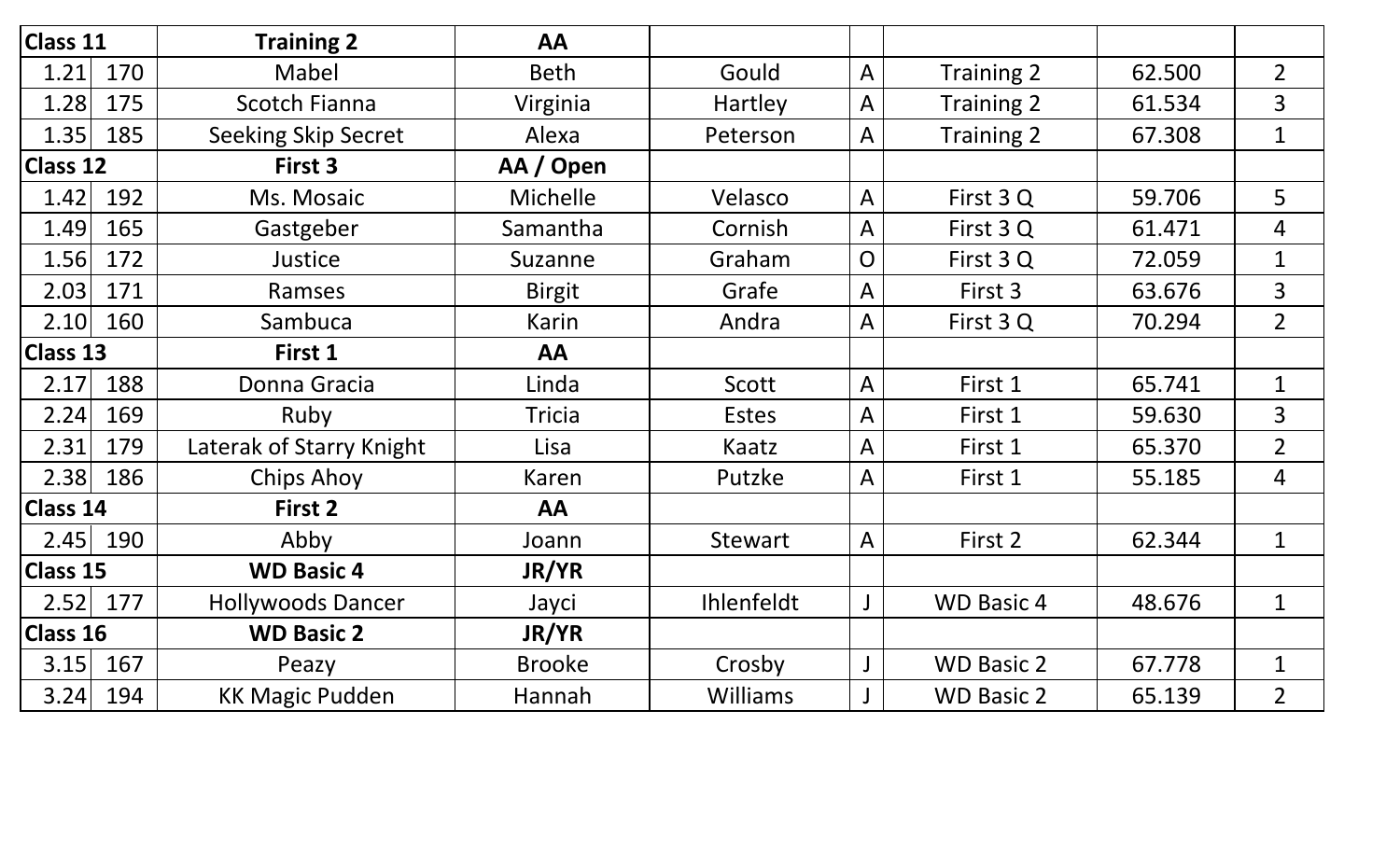| Class 17        |     | <b>WD Intro 2</b>          | JR/YR/AA      |                |              |                   |        |                |
|-----------------|-----|----------------------------|---------------|----------------|--------------|-------------------|--------|----------------|
| 12.51           | 189 | Rusty                      | Pam           | Smith          | $\mathsf{A}$ | WD Intro 2 (ROT)  | 66.667 | $\mathbf 1$    |
| 3.33            | 181 | Poco                       | Emerson       | Lewis          |              | WD Intro 2        | 62.708 | $\overline{2}$ |
| <b>Class 18</b> |     | WD Level 2-4 Q             | JR/YR         |                |              |                   |        |                |
| 3.42            | 193 | <b>Apttobe Rowdyote</b>    | Hannah        | Whray          |              | WD Level 2-4 Q    | 73.542 | $\mathbf 1$    |
| <b>Class 19</b> |     | <b>WD Intro 4</b>          | <b>JR/YR</b>  |                |              |                   |        |                |
| 3.51            | 174 | Miss Little Jill           | Ginger        | Harley         |              | WD Intro 4        | 64.310 | $\mathbf{1}$   |
| 4.00            | 187 | Mr. Boggie Mac             | Emma          | Remisiewicz    |              | WD Intro 4        | 59.310 | $\overline{2}$ |
| <b>Class 20</b> |     | <b>WD Intro 4</b>          | AA            |                |              |                   |        |                |
| 4.09            | 163 | N-Joy The Ride             | Jackie        | <b>Brotski</b> | A            | WD Intro 4 Q      | 69.138 | $\mathbf 1$    |
| 4.18            | 189 | Rusty                      | Pam           | Smith          | A            | WD Intro 4        | 66.207 | 3              |
| 4.27            | 195 | <b>ACE</b>                 | Denise        | Cox            | Α            | WD Intro 4        | 67.931 | $\overline{2}$ |
| Class 21        |     | <b>Training 3</b>          | AA            |                |              |                   |        |                |
| 9.25            | 185 | <b>Seeking Skip Secret</b> | Alexa         | Peterson       | A            | Training 3 (ROT)  | 64.773 | $\overline{2}$ |
| 4.36            | 188 | Donna Gracia               | Linda         | Scott          | A            | Training 3 Q      | 64.901 | 3              |
| 4.43            | 170 | Mabel                      | <b>Beth</b>   | Gould          | A            | Training 3 Q      | 58.409 | 6              |
| 4.50            | 169 | Ruby                       | <b>Tricia</b> | <b>Estes</b>   | A            | <b>Training 3</b> | 64.901 | 4              |
| 4.57            | 176 | <b>Reason to Smile</b>     | Alexandra     | Hutzler        | A            | Training 3        | 59.318 | 5              |
| 5.04            | 165 | Gastgeber                  | Samantha      | Cornish        | A            | Training 3 Q      | 69.318 | $\mathbf{1}$   |
|                 |     |                            |               |                |              |                   |        |                |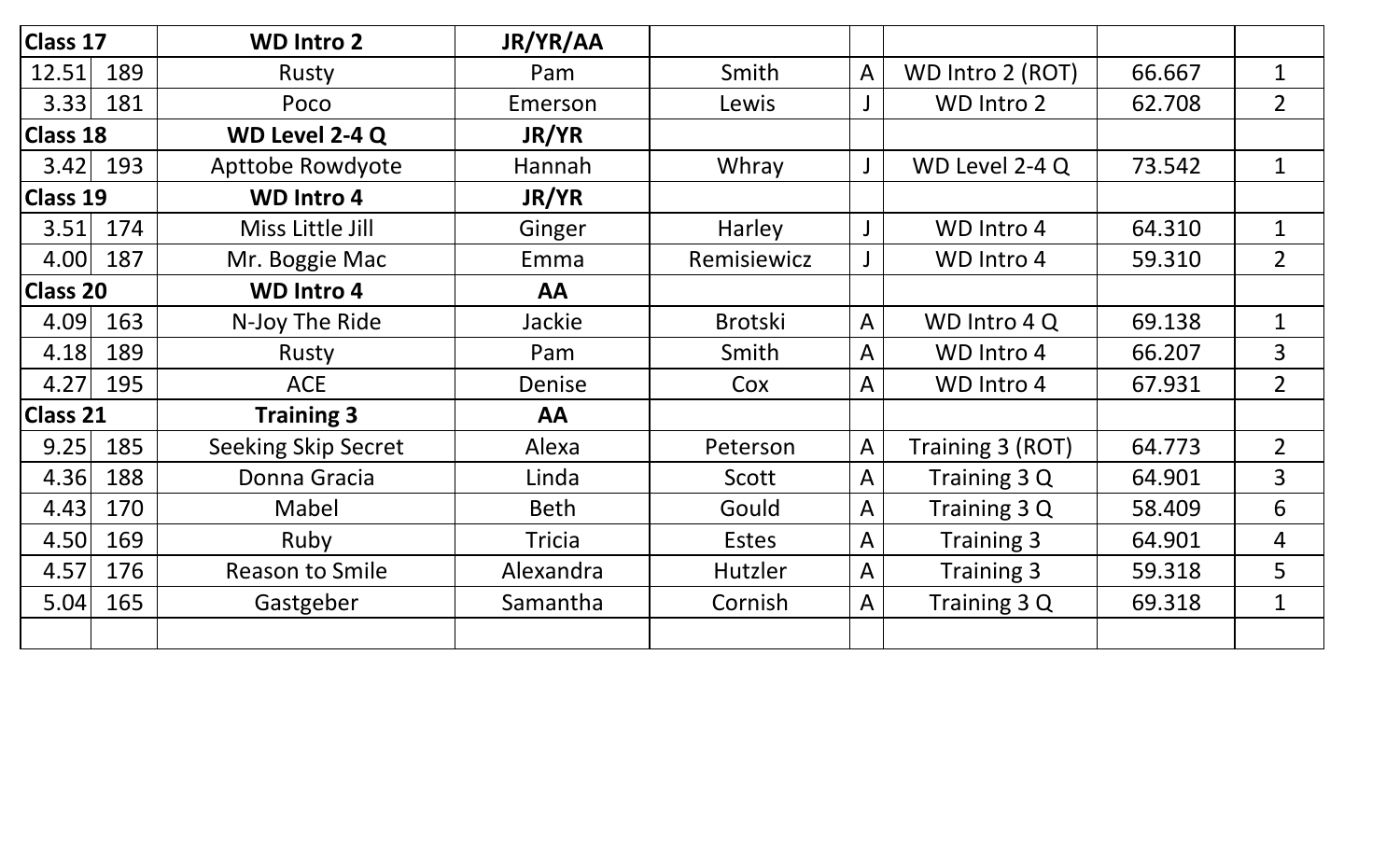| <b>Sunday</b>   |     |                             |                |                  |                |                   |        |                |
|-----------------|-----|-----------------------------|----------------|------------------|----------------|-------------------|--------|----------------|
| Time            | No. | <b>Horse</b>                |                | <b>Rider</b>     | As             | <b>Test</b>       |        |                |
| <b>Class 22</b> |     | First 3                     | AA/Open        |                  |                |                   |        |                |
| 8.00            | 197 | <b>Balmullo's Swamp Fox</b> | <b>Barbie</b>  | <b>Beckford</b>  | A              | First 3           | 57.059 | 4              |
| 8.07            | 211 | And a Nod                   | <b>Barbara</b> | Turner           | A              | First 3 Q         | 59.573 | $\overline{2}$ |
| 8.14            | 205 | Pony Soprano                | Maureen        | Reilly           | A              | First 3           | 63.676 | $\mathbf{1}$   |
| 8.21            | 209 | Paint Your Wagon            | Adriana        | Smith            | $\overline{O}$ | First 3           | 57.353 | 3              |
| 8.28            | 202 | John Chevalier              | Amber          | Hagin            | $\mathsf{O}$   | First 3 Q (ROT)   | 64.559 |                |
| <b>Class 23</b> |     | <b>WD Basic 1</b>           | AA             |                  |                |                   |        |                |
| 8.35            | 207 | Saglawis Nyte of Fame       | Lynn           | Shinkle          | A              | <b>WD Basic 1</b> | 66.452 | $\mathbf{1}$   |
| 8.44            | 203 | <b>Lil Ruff Pistol</b>      | Carole         | Jackson          | $\overline{A}$ | <b>WD Basic 1</b> | 63.226 | $\overline{2}$ |
| 8.53            | 204 | <b>Princess Royal Ivory</b> | Sandra         | <b>Rakauskas</b> | A              | <b>WD Basic 1</b> | 57.097 | 3              |
| 9.02            | 212 | Happy Ray Olena Prom        | Denise         | <b>Umphress</b>  | A              | <b>WD Basic 1</b> | 56.613 | 4              |
| <b>Class 24</b> |     | <b>WD Level 1-1</b>         | Open           |                  |                |                   |        |                |
| 9.11            | 210 | Zeta                        | Stephanie      | <b>Stalvey</b>   | $\overline{O}$ | WD Level 1-1      | 65.541 | $\mathbf 1$    |
| <b>Class 25</b> |     | <b>Training 1</b>           | AA/Open        |                  |                |                   |        |                |
| 9.20            | 206 | <b>Tattersall</b>           | Suzanne        | Sciancalepore    | $\overline{A}$ | Training 1        | 56.522 | $\overline{2}$ |
| 9.27            | 214 | Rudger                      | Lisa           | Spallone         | A              | Training 1        | 55.870 | 3              |
| 9.34            | 202 | John Chevalier              | Amber          | <b>Hagin</b>     | $\overline{O}$ | Training 1        | 73.043 | $\mathbf 1$    |
| <b>Class 26</b> |     | <b>Training 2</b>           | JR/YR          |                  |                |                   |        |                |
| 9.41            | 199 | Hermoine                    | Shelby         | <b>Brazeal</b>   | $\mathsf{J}$   | Training 2        | 66.346 | $\mathbf{1}$   |
| <b>Class 27</b> |     | First 1                     | AA             |                  |                |                   |        |                |
| 9.48            | 213 | <b>NoTorious</b>            | Michelle       | Velasco          | $\overline{A}$ | First 1           | 65.185 | $\overline{2}$ |
| 9.55            | 205 | Pony Soprano                | Maureen        | Reilly           | A              | First 1           | 70.926 | $\mathbf 1$    |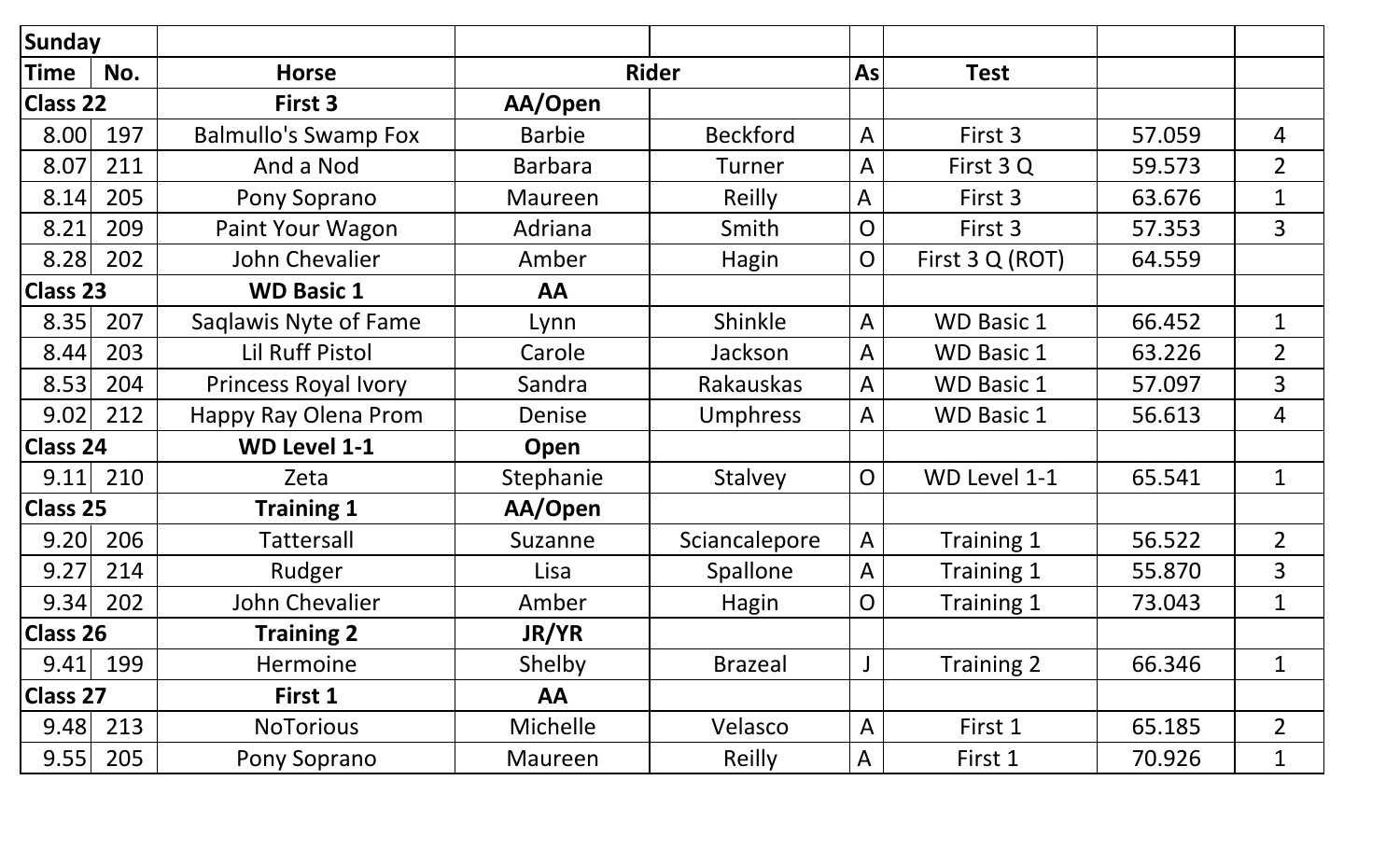| <b>Class 28</b> |     | <b>Intro A</b>              | JR/YR/AA  |                  |                |                   |        |                |
|-----------------|-----|-----------------------------|-----------|------------------|----------------|-------------------|--------|----------------|
| 10.16           | 208 | <b>Bailey's Irish Cream</b> | Tammy     | Slater           | A              | Intro A           | 71.250 | $\mathbf{1}$   |
| 10.23           | 198 | Misu Koran III              | Jessalynn | <b>Bennett</b>   |                | Intro A           | 67.188 | $\overline{2}$ |
| <b>Class 29</b> |     | Second 3 Q                  | JR/YR     |                  |                |                   |        |                |
| 10.30           | 201 | Nando                       | Hannah    | Grimm            | J              | Second 3 Q        | 62.073 | $\mathbf 1$    |
| <b>Class 30</b> |     | <b>WD Basic 2</b>           | AA        |                  |                |                   |        |                |
| 10.37           | 207 | Saglawis Nyte of Fame       | Lynn      | Shinkle          | A              | <b>WD Basic 2</b> | 65.694 | $\overline{2}$ |
| 10.46           | 203 | <b>Lil Ruff Pistol</b>      | Carole    | Jackson          | A              | <b>WD Basic 2</b> | 68.056 | $\mathbf{1}$   |
| <b>Class 31</b> |     | <b>WD Intro 4</b>           | AA        |                  |                |                   |        |                |
| 10.55           | 204 | <b>Princess Royal Ivory</b> | Sandra    | <b>Rakauskas</b> | $\overline{A}$ | WD Intro 4        | 64.828 | $\mathbf{1}$   |
| 11.04           | 212 | Happy Ray Olena Prom        | Denise    | <b>Umphress</b>  | A              | WD Intro 4        | 60.862 | $\overline{2}$ |
| <b>Class 32</b> |     | <b>WD Level 1-2</b>         | Open      |                  |                |                   |        |                |
| 11.13           | 210 | Zeta                        | Stephanie | <b>Stalvey</b>   | $\overline{O}$ | WD Level 1-2      | 68.108 | $\mathbf 1$    |
| <b>Class 33</b> |     | Training 3 Q                | JR/YR     |                  |                |                   |        |                |
| 11.29           | 199 | Hermoine                    | Shelby    | <b>Brazeal</b>   | $\mathsf J$    | Training 3 Q      | 65.909 | $\mathbf{1}$   |
| <b>Class 34</b> |     | Training 3 Q                | AA/Open   |                  |                |                   |        |                |
| 11.22           | 202 | John Chevalier              | Amber     | <b>Hagin</b>     | $\overline{O}$ | Training 3 Q      | 70.227 | $\mathbf{1}$   |
| 11.43           | 214 | Rudger                      | Lisa      | Spallone         | A              | Training 3 Q      | scr    | scr            |
| <b>Class 35</b> |     | Intro B Q                   | AA        |                  |                |                   |        |                |
| 12.04           | 206 | <b>Tattersall</b>           | Suzanne   | Sciancalepore    | $\mathsf{A}$   | Intro B Q         | 70.313 | $\mathbf{1}$   |
| 12.11           | 208 | <b>Bailey's Irish Cream</b> | Tammy     | Slater           | A              | Intro B Q         | 65.938 | $\overline{2}$ |